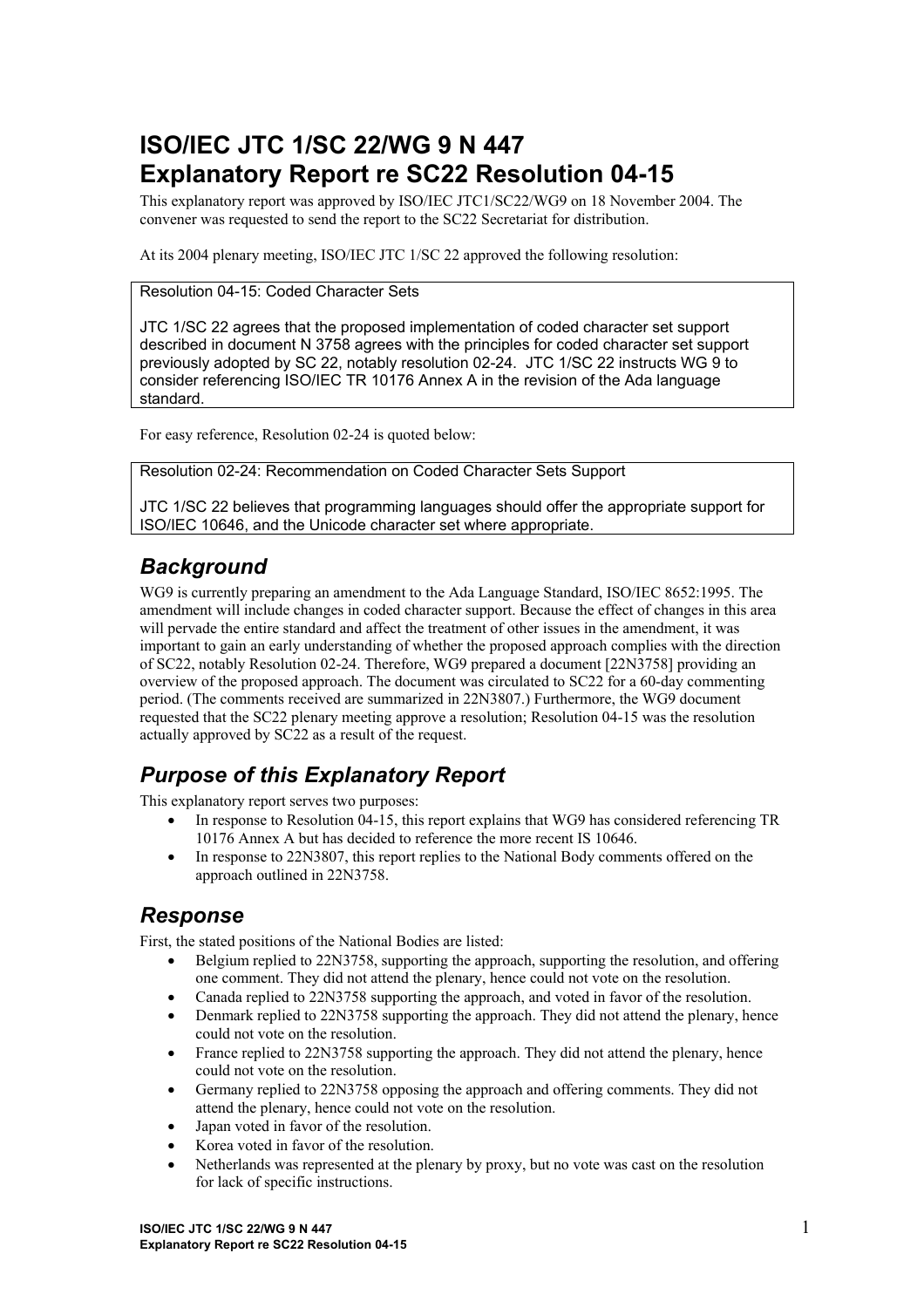- UK abstained on the resolution. (22N3807 shows them favoring the approach; but this may be an administrative error.)
- US voted in favor of the resolution.

In their response to 22N3758, Belgium offered a comment:

there is a small error approximately in the middle of document 22N3758: the first line in the syntax rule for "identifier\_extend":

identifier\_extend ::= identifier\_letter |

should be

identifier\_extend  $::=$  identifier\_start  $|$ 

WG9 agrees with the comment and has made the correction.

In their response to 22N3758, Germany offered comments. The first comment is:

DIN strongly suggests that Ada follow the guidance given in Annex A "Recommended extended repertoire for user-defined identifiers" of TR 10176:2002 (4th edition) for the use of UCS characters in identifiers. This list of characters for identifiers is synchronized against ISO/IEC 10646-1:2000 and Unicode 3. Annex A will be kept in sync with future editions of ISO/IEC 10646 and the Unicode standard. Defining such a repertoire specifically for Ada is likely to invite numerous interoperability issues with other languages.

WG9 does not intend to diverge from TR 10176, except to the extent that TR 10176 itself diverges from the latest IS 10646 (which is the case at the moment). More precisely, WG9 intends to align strictly with IS 10646:2003. It must be noted that TR 10176 is a Technical Report while IS 10646 is a Standard. If one has to make a choice, one should conform with the Standard rather than with the Technical Report. And, it turns out that one MUST make a choice because there are important differences between the two:

- TR 10176 is still based on IS 10646:2000 while IS 10646:2003 has already been published for a year. WG9 cannot maintain its schedule for development of the language Amendment if it waits for a revision of TR 10176.
- There are considerable differences between the two editions of IS 10646, notably in supporting characters beyond the BMP (this might be significant for some languages, e.g. Korean).
- TR 10176 does not define case conversion tables, which are essential for a case-insensitive language like Ada. To get case conversion tables, WG9 would have to reference either IS 10646:2003 or Unicode, or would have to invent its own.

Germany provided an additional comment in their response to 22N3758:

In its present form SC22 N3758 makes numerous references to character properties exclusively defined in the Unicode standard while maintaining that "This proposal is based on ISO/IEC 10646:2003. While this proposal contains references to Unicode, the amendment text will be carefully phrased to avoid such mentions".

The Ada language amendment needs character properties like categorization, as well as case conversion tables. These are mentioned in IS 10646:2003 as useful for implementations, with a reference to Unicode. Since the writers of IS 10646 thought that it was appropriate to say "see Unicode 4.0", WG9 does not know how it could follow a different lead. Our summary document IS N3758 was written in a manner to clarify the issues, hence it included mentions of Unicode. The actual text of the amendment will make specific references to the corresponding clauses of IS 10646:2003.

Finally, Germany provided a favorable comment:

DIN lauds the intention to add new types to Interfaces.C that correspond to char16\_t and